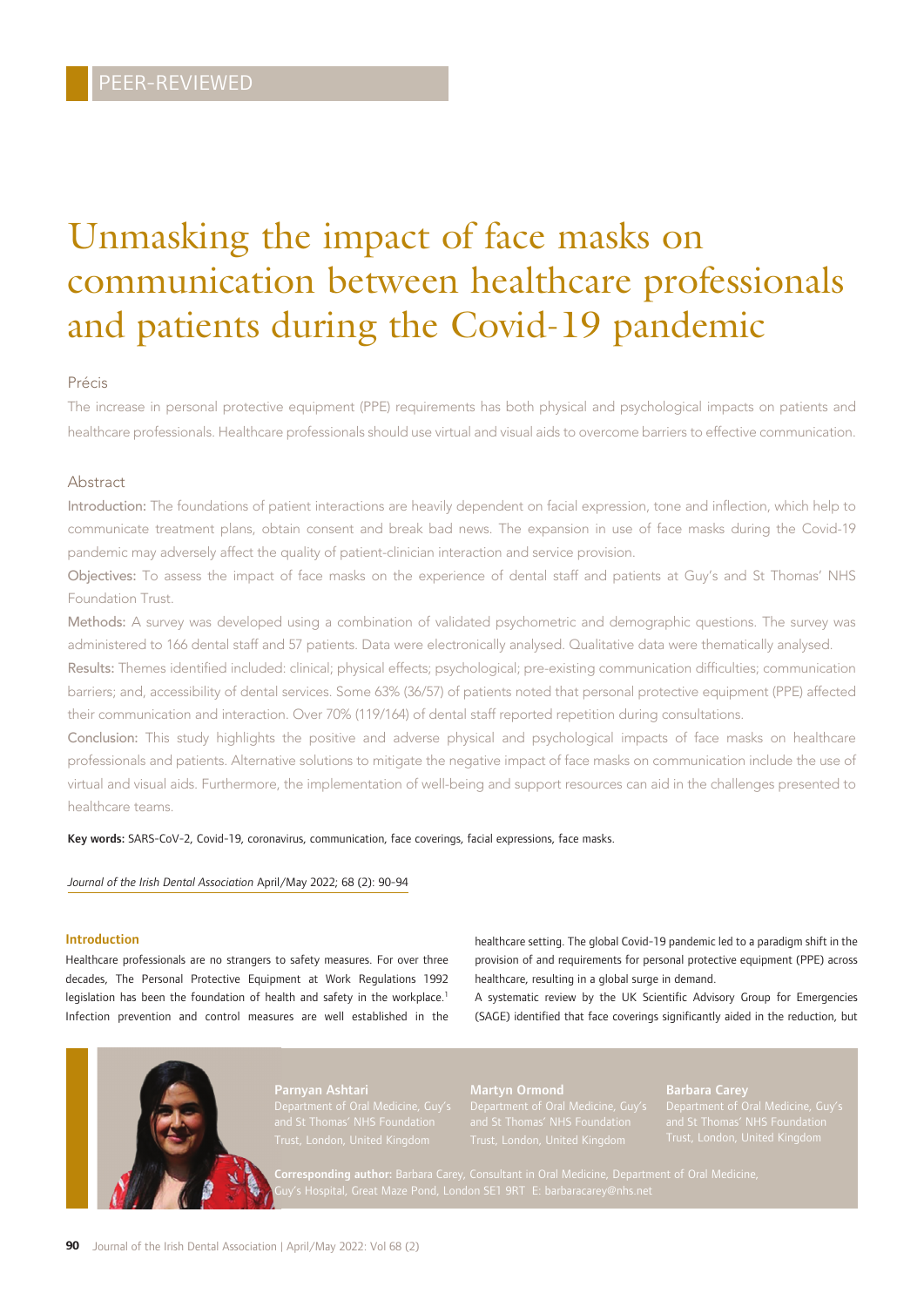| Orthodontics              | $0(0\%)$   |
|---------------------------|------------|
| Undergraduate             | 56 (36.4%) |
| Acute dental care         | 2(1.3%)    |
| Endodontics               | 3(1.9%)    |
| Oral medicine             | 26 (16.9%) |
| Oral surgery              | 26 (16.9%) |
| Paediatrics               | 11(7.1%)   |
| Periodontology            | 3(1.9%)    |
| Prosthodontics            | 9(5.8%)    |
| Restorative               | 6(3.9%)    |
| Sedation and special care | 10 (6.5%)  |
| Radiology                 | 2(1.3%)    |

*FIGURE 1: Departmental response breakdown. FIGURE 2: Staff grade response rates.*

not the elimination, of the onward transmission of Covid-19 by presymptomatic and asymptomatic wearers.<sup>2</sup> Infection prevention and control guidelines and standard operating procedures evolved, in line with emerging data and anecdotal evidence. For aerosol-generating procedures (AGPs) in the UK, FFP3 masks were recommended.<sup>3</sup> This was met with an increase in the use of fluid-resistant surgical masks in all other instances, including consultations. Within the United Kingdom, 12 million people are affected by some form of hearing impairment and up to 14 million individuals will experience communication difficulties at some point in their lives.<sup>4,5</sup> As healthcare professionals, we encounter patients who have hearing impairments or patients who are non-English speaking, who may rely on lipreading and non-verbal communication to assist them during consultations, and also paediatric patients.<sup>6-8</sup> The foundations of our interactions with patients are heavily dependent on facial expression, tone and inflection, which help us to communicate treatment plans, obtain valid consent and break bad news. Here, we evaluate the impact of face masks on communication and the

Methods

This service evaluation was registered with the Guy's and St Thomas' NHS Foundation Trust (GSTT) Clinical Audit Registry (audit number 11948). There was no requirement for research ethics committee review.

experience of dental staff and patients at a secondary care hospital.

#### Survey development and design

The survey questions were generated by identifying themes utilising emerging academic literature on the experiences of healthcare professionals during the pandemic. The questions were reviewed and validated by the GSTT Patient Experience Team (PEX). The PEX is a corporate function that supports and advises teams on a wide range of patient experience activities. Questions included were from the GSTT survey question bank, which contains questions from national surveys (Picker) that have been conducted on behalf of the hospital. All questions have been previously validated. PEX evaluated new questions generated for this survey. The completed surveys comprised 16 questions for staff and 20 questions for patients. The questionnaire was formulated to take no longer than 15-20 minutes to complete.

A combination of open and closed questions was included. Multiple-choice questions using a modified Likert scale were used. Free text questions were included.

| Dental undergraduate      | 38 (25%)   |
|---------------------------|------------|
| Dental foundation trainee | 2(1.3%)    |
| Dental core trainee       | 7(4.6%)    |
| Postgraduate              | 11(7.2%)   |
| Junior staff grade        | 3(2%)      |
| Senior staff grade        | 8 (5.3%)   |
| Clinical supervisor       | 2(1.3%)    |
| Registrar                 | 11(7.2%)   |
| Consultant                | 27 (17.8%) |
| Dental nurse              | 36 (23.7%) |
| Dental hygienist          | $0(0\%)$   |
| Dental therapist          | 1(0.7%)    |
| Receptionist              | 6(3.9%)    |

The survey was piloted in a small group of individuals from a variety of professional groups and demographic backgrounds to ensure a representative analysis. Changes to the wording and structure were incorporated based on this feedback exercise.

#### Survey distribution

We obtained information through the distribution of both paper and electronic surveys among all qualified dental care professionals (dentists, dental nurses, therapists, hygienists, technicians, radiographers), administrative team and patient-facing dental undergraduate students across 12 outpatient dental areas including: acute dental care; oral medicine; oral surgery; dental radiology; restorative dentistry; orthodontics; paediatric dentistry; prosthodontics; periodontology; endodontics; special care dentistry; and, undergraduate clinics. Paper surveys were provided to patients in outpatient clinics (oral surgery, oral medicine, acute dental care, dental radiology, and dental undergraduates) running during the data collection weeks.

Data were collected over a four-week period (January 11 to February 5, 2021 – the third national lockdown in England).

#### Data analysis

Quantitative data were analysed using Civica Experience cloud-based software solution, which enables access to results, and collation and analysis of data. A thematic analysis was performed on qualitative data and triangulated with three clinicians (PA, BC and MO).

#### Results

#### Quantitative and qualitative data: dental care professionals

A total of 166 dental staff undertook the survey. The overall response rate was 166/568 (29.2%). Respondents were from across 12 outpatient dental departments. Response rate for each question was variable.

Female to male response was 3:1. The majority of respondents (67/165 [40.6%]) fell within the 25-34 age range. Greatest responses were seen in undergraduate clinics (56/154 [36.4%]), oral medicine (26/154 [16.9%]), and oral surgery (26/154 [16.9%]) (Figure 1). Undergraduate dental students made up the largest portion of respondents (38/152 [25.0%]), followed by dental nurses (36/152 [23.9%]), and consultants (27/152 [17.8%]) (Figure 2).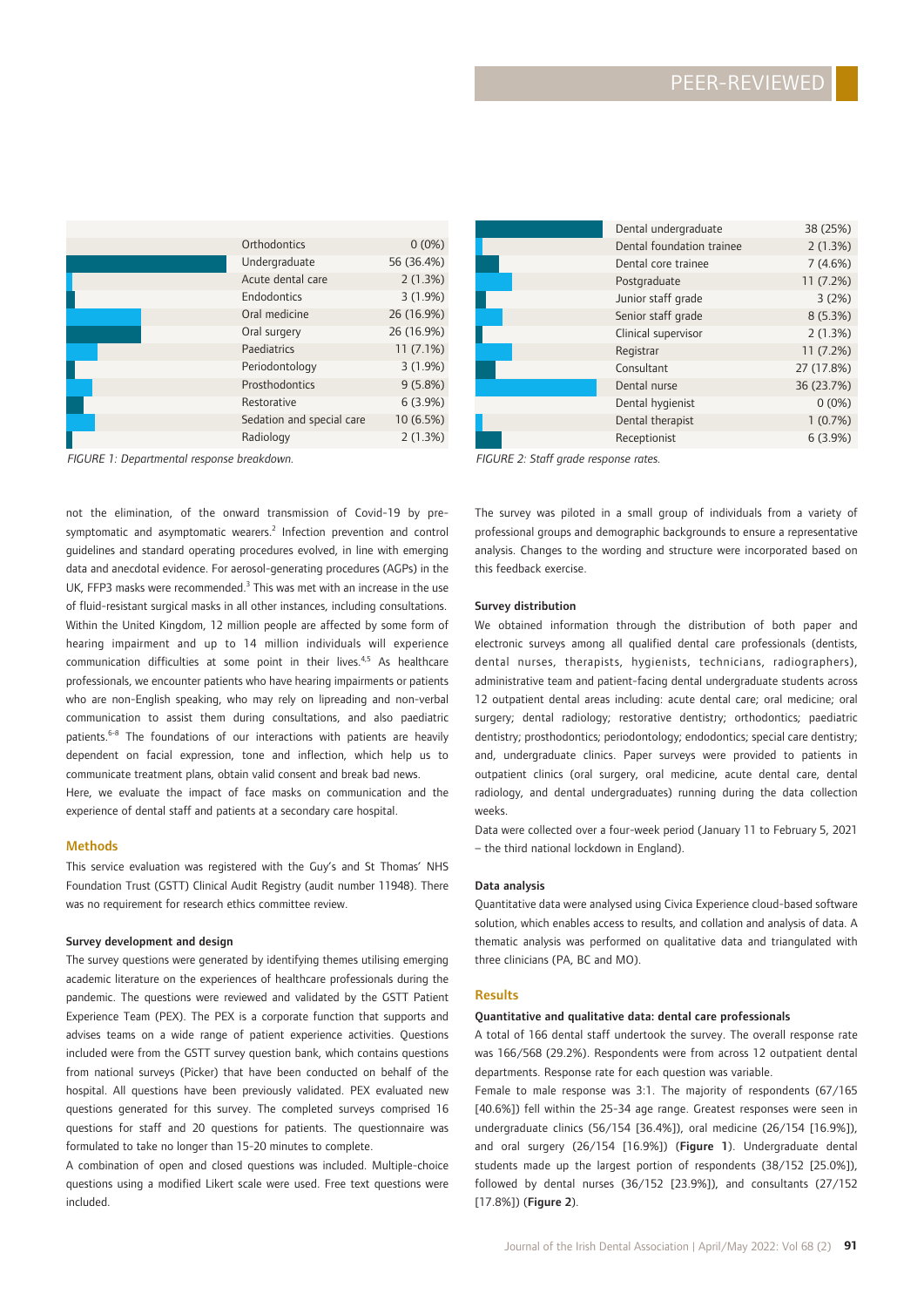| Table 1: Themes from staff responses.         |                                                                                                                                                                                                                                                                                                                                                                                                                                                            |  |
|-----------------------------------------------|------------------------------------------------------------------------------------------------------------------------------------------------------------------------------------------------------------------------------------------------------------------------------------------------------------------------------------------------------------------------------------------------------------------------------------------------------------|--|
| <b>Themes</b>                                 | Comments                                                                                                                                                                                                                                                                                                                                                                                                                                                   |  |
| Clinical                                      | "no objection to wearing masks as it's a prevention"" am<br>grateful to have the appropriate PPE""Myriad of non-verbal<br>facial communication signs are lost, which renders the reassuring<br>smile null and void.""Breaks the human aspect as you can't read<br>facial expressions""Quite daunting for patients  we lose the<br>personal touch""Barrier to communication when breaking bad<br>news""Affects overall rapport between dentist and patient" |  |
| Physical effects                              | "I cannot wear my glasses with the FFP3" "Difficulty using loupes<br>with a reusable FFP3 and difficulty using microscope with an<br>FFP3""hurt the back of my ears""aching and pain in my<br>masseters/TMJ""Face is full of acne I don't feel comfortable<br>with my appearance"                                                                                                                                                                          |  |
| Psychological                                 | "Find it uncomfortable  worried it is becoming a<br>normality""Makes me sad it has become my identity""Feel<br>embarrassed to ask people to repeat"                                                                                                                                                                                                                                                                                                        |  |
| Pre-existing<br>communication<br>difficulties | "Difficulty with hard-of-hearing patients and children""<br>have to speak very loudly, abnormally loudly"                                                                                                                                                                                                                                                                                                                                                  |  |
| Communication<br><b>barriers</b>              | "Communication flow is disturbed, tone of voice is affected,<br>which has an impact on showing compassion""biggest problem<br>is not being able to hear or lipread my nurse during AGPs<br>repeating ourselves, shouting and getting frustrated""resorted to<br>writing, prolonged consultation time"                                                                                                                                                      |  |

The impact of face masks was varied. A number of qualitative themes were identified: clinical; physical effects; pre-existing communication difficulties; and, communication barriers (Table 1).

Wearing of both types of masks for long periods of time was associated with the development or worsening of temporomandibular joint (TMJ) dysfunction, sore ears, skin itching, sore throats and acne, with the latter resulting in some participants feeling self-conscious about their appearance. Some respondents experienced negative psychological effects from wearing masks for prolonged periods, such as claustrophobia and worry about a 'new normal'. FFP3 masks were worn for one to three hours per day. While wearing FFP3 masks, approximately 56% (50/89) did not find it easy to breathe and 53% (47/88) felt claustrophobic. Aching of the face, ears and TMJ was experienced by 66% (57/86) of respondents wearing FFP3 masks. The largest concern to emerge was the disruption to communication with patients and fellow staff. It was difficult to establish rapport due to the shielding of facial expressions, repetition required, and lack of clarity in speech. Quantitatively, 85% (75/88) often had to repeat themselves while wearing FFP3 masks and 67.4% (60/89) of respondents found it difficult to hear.

All 166 respondents stated that they wore fluid-resistant standard surgical masks for an average of seven to nine hours daily. In contrast with FFP3 masks, 60/163 (36.8%) reported difficulty with breathing while wearing fluid-resistant surgical masks. Over half (57%) experienced soreness and pain from wearing masks. Some 73% (119/164) had to repeat themselves.

While wearing the fluid-resistant surgical masks, 75% (123/164) of respondents had taken verbal or written consent and 38% (60/158) broke bad news.

For some respondents, wearing face masks provided a sense of safety and were a necessary preventive measure to stop the spread of Covid-19, and they were grateful for this. For others, masks adversely affected pre-existing communication difficulties such as in persons with speech difficulties, hearing

#### Table 2: Themes from patient responses.

| <b>Themes</b>                   | <b>Comments</b>                                                                                                           |
|---------------------------------|---------------------------------------------------------------------------------------------------------------------------|
| Gratitude and<br>accessibility  | "Thank you for comforting me""Very good to access<br>considering the pandemic"                                            |
| Clinical service                | "Always thorough, professional and friendly service and<br>everything explained clearly"                                  |
| Visual and audio<br>obstruction | "Difficult to lipread with the masks  have to ask to<br>repeat""Difficulty to see who is treating you as they are hidden" |
| Unconcerned                     | "No difficulty"                                                                                                           |
| <b>Adjustments</b>              | "I no longer wear my hearing aids when I have the mask"                                                                   |

impairments, autism, and in children. Difficulty in conversing with patients whose first language was not English was documented. Many respondents found that face masks posed challenges due to interference with wearing glasses and loupes.

#### Quantitative and qualitative data: patients

A total of 57 patients completed the survey out of the 100 questionnaires provided, achieving a response rate of 57%. The majority of respondents were female (33/57 [57.9%]), and most were in the 55-64 age range (13/57 [22.8%]).

Some 74% (42/57) of patients who participated spoke English as their first language, with 7% (4/57) documenting a hearing impairment. Some 46% (26/57) of patients were attending for emergency dental treatment, followed by 39% (22/57) who attended assessment-only appointments. The majority of patient appointments (35/57 [61%]) were conducted in an open-layout bay.

While attending their appointment, approximately 23% (13/56) of participants received written consent, 27% (15/56) received verbal consent and 16% (9/56) received both. A large proportion of patients did not receive written information leaflets about their condition/treatment (37/52 [71.2%]), nor were they provided with pen and paper to communicate (47/54 [87%]), nor use of animations and images (45/56 [80%]). Over 63% (36/57) reported that PPE worn by staff affected their communication with them.

The qualitative responses from patients covered both provision of clinical service and the impact of face masks. Themes included: gratitude and accessibility; clinical service; video and audio obstruction; adjustments; and, unconcerned (Table 2). Many patients noted that it was difficult to hear staff and read their facial expressions, and made adjustments such as not wearing hearing aids.

#### **Discussion**

Effective communication between healthcare professionals and patients is bidirectional, and is pivotal in providing safe, quality care. Communication underpins our exchange of clinical details, building rapport, and in the consent and decision-making processes.

In this study, both staff and patients highlighted how the presence of face masks resulted in them having to repeat phrases frequently and increase speech volume during consultations. Goldin *et al.* highlighted that medical masks and respirators diminished the higher frequency of a speaker's voice  $(2,000-7,000$ Hz) with a decibel reduction.<sup>9</sup> For respirators, this reduction was a significant 12dB, and for medical masks between 3 and 4dB, compared to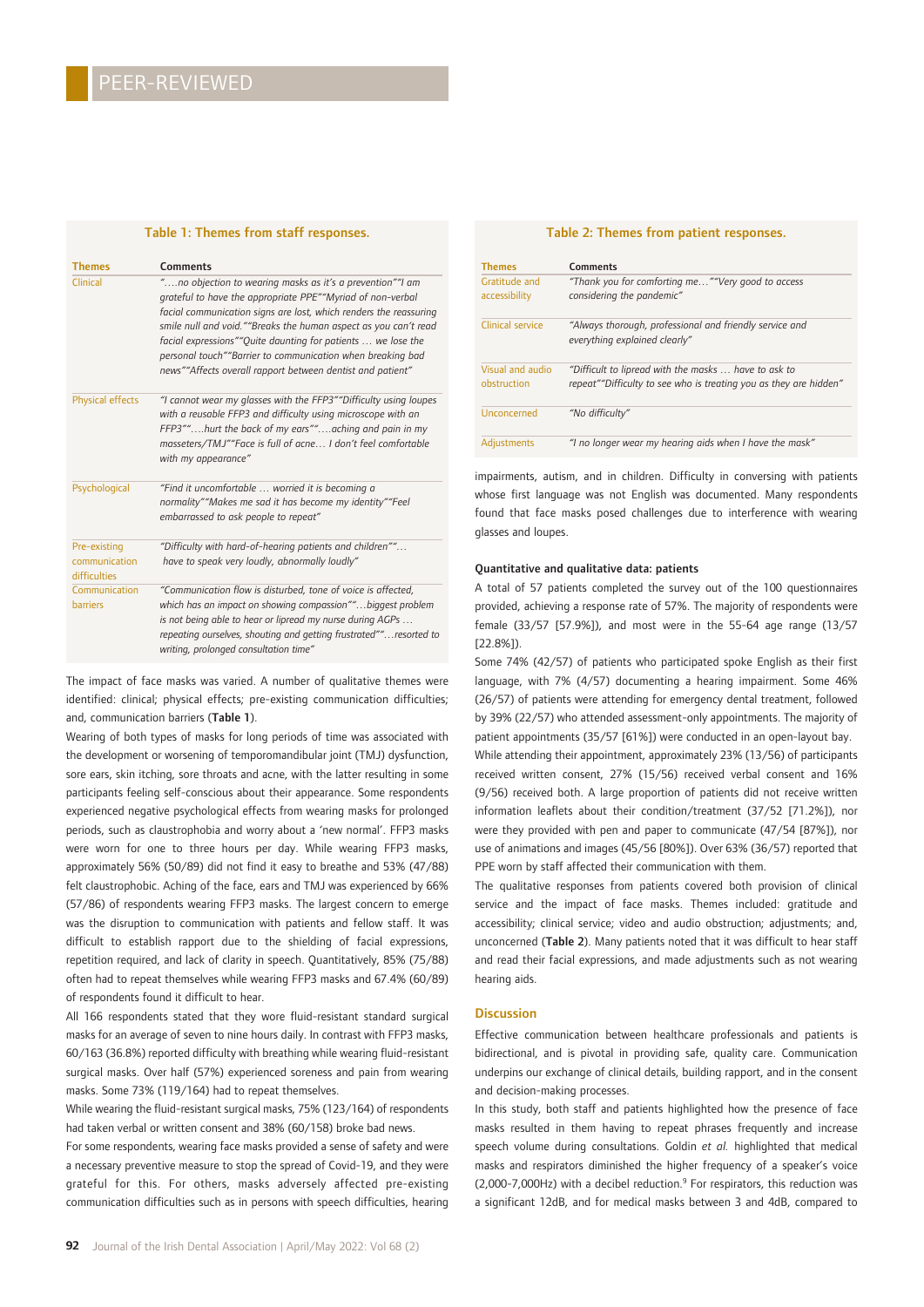when no mask was worn. This, coupled with an open-bay layout typical of most dental hospitals, the use of dental drills that generate 90-100dB, and reverberation of sounds from smooth easy-to-clean surfaces, can amplify pressures already experienced in a noisy environment.<sup>10</sup> In patients who experience hearing impairments or communication deficiencies, this complexity of auditory stimuli may lead to miscommunication.<sup>11</sup> The reluctance of individuals to request repeated clarification can also add to this. Patients who are unable to hear or interpret information from a clinician exhibit a greater inclination to hazard 'a quess' on what is being discussed.<sup>12</sup> Anomalies in information obtained can result in discrepancies in clinical information and lead to compromised patient care. Additionally, to compensate for the acoustic attenuation and increased background noise, many may inadvertently violate the privacy and dignity of the patient, particularly when the discussion includes obtaining a medical history, undertaking investigations, or providing a diagnosis and prognosis.11 Positive patient-clinician relationships underpin patients' health behaviours, with disruption unfavourably influencing adherence and clinical outcomes, and the ability to obtain valid consent.<sup>13</sup>

The implementation of face masks conceals visual clues, such as lipreading and facial expressions, that patients rely heavily upon to determine the presence of empathy and the legitimacy of interactions.<sup>14</sup> Non-English-speaking individuals often rely on non-verbal communication and facial expressions to gather data and understanding.

A theme raised by participants was the issue of breaking bad news. Breaking bad news requires empathy and establishing a patient's perception, facial expression being crucial for this.<sup>15</sup> Most standard face masks conceal approximately 60-70% of an individual's face, leading to misperception of emotional state, as many diverse and opposing emotions such as happiness, sadness, anger and disgust can all be perceived as neutral.<sup>16</sup> In real life, the level of attention and inspection of individual's faces may be even less, and further shielded with full-face visors.

Wearing masks for prolonged periods resulted in participants reporting that they felt the face mask had formed part of their identity and something was amiss by not wearing one. Many commented that wearing surgical masks led to acne, rashes and breakouts (PPE-induced dermatoses) and resulted in them not feeling comfortable with their appearance. With FFP3 masks, more pronounced changes in appearance as a result of skin breaching were documented. A high prevalence (97%) of skin damage in frontline healthcare professionals has been reported, including mask-induced pressure sores on the nasal bridge from respirators.17 The psychosocial impact of scarring, contact dermatitis and acne on the face is well documented, resulting in a significant impact on quality of life.<sup>18</sup>

This study highlighted that wearing face masks more frequently has led to difficulty in hearing, with some respondents feeling embarrassed. This may diminish as the use of face masks continues; however, it is an area that requires further exploration due to the negative psychosocial impact on mask wearers. Within our hospital, well-being and support services have been increased and are available for the dental team to utilise, including well-being areas with advisors, occupational health services, and self-care resources.

There were mixed emotions from healthcare professionals regarding wearing face masks for prolonged periods while undertaking treatments and during consultations. Some noted that the experience was "difficult", "challenging", "frustrating" and negatively impacted on the provision of services to patients. Extended use of PPE may cause discomfort from additional weight, heat stress,

dehydration, and the increased need for respiration. This, coupled with restrictions in movement and an increase in dimensions, can increase stress and anxiety. This can cause a shift in tolerance, lowering it for pain and discomfort and leading to more negative associations with its use.<sup>19</sup> Others acknowledged how grateful and happy they were to have adequate PPE due to the safety it provided.

Many patients provided positive feedback about the accessibility of services and the care they received. With limited access to any dental services due to public health-ordered closures of many primary care practices, patients may have exhibited a positivity bias in their responses to their experiences with enhanced PPF<sup>20</sup>

There are many resources at our disposal, including the use of virtual and visual aids such as leaflets, diagrams, video animations, mobile phone apps such as Live Transcribe, non-medical-grade clear face masks/face shields, carers and translation services to improve communication when higher levels of PPE are required.21 These will permit healthcare professionals to continue adherence to the core principle of effective communication with patients.

There were a number of limitations to our evaluation. The survey was distributed during the third national lockdown when only a skeleton service of dental care was provided due to redeployment of dental staff to vaccination centres, ICU and medical wards. As a result, staff and patient participation was reduced. Questions were not mandatory, which led to a varied response rate. The evaluation of a single secondary referral hospital may not be illustrative of the situation nationally and internationally. Moreover, our hospital guidelines and facilities have adapted with the introduction of micro-motors and reformed ventilation, resulting in changes to certain PPE requirements.

#### Conclusion

This study provides a valuable and novel insight into the effects of enhanced PPE on the experience of the dental team and patients. Undoubtedly, PPE serves to protect our patients and ourselves; however, the expansion has highlighted the physical and psychological impact on both groups.

#### Acknowledgements

The authors would like to acknowledge Joanna Johnson, Clinical Director of the Dental Directorate, Esther Hullah, Lead for Redeployment, Samantha Salaver, Head of Dental Nursing, and Mark Tsagli, Patient Experience Specialist at Guy's & St Thomas' NHS Foundation Trust, for their support in undertaking this project and in the preparation of this account.

#### References

- 1. www.legislation.gov.uk. The Personal Protective Equipment at Work Regulations 1992. 2020. Accessed December 2020. Available from www.legislation.gov.uk/uksi/1992/2966/contents/made.
- 2. Scientific Advisory Group for Emergencies. DELVE: Report on face masks for the general public. 2020. Accessed December 2020. Available from: https://www.gov.uk/government/publications/delve-report-on-face-masks-forthe-general-public-21-april-2020.
- 3. NHS England. Standard Operating Procedure Transition to recovery. A phased transition for dental practices towards the resumption of the full range of dental provision. 2020. Accessed December 2020. Available from: https://www.england.nhs.uk/coronavirus/wpcontent/uploads/sites/52/2020/06/C0575-dental-transition-to-recovery-SOP-4June.pdf.